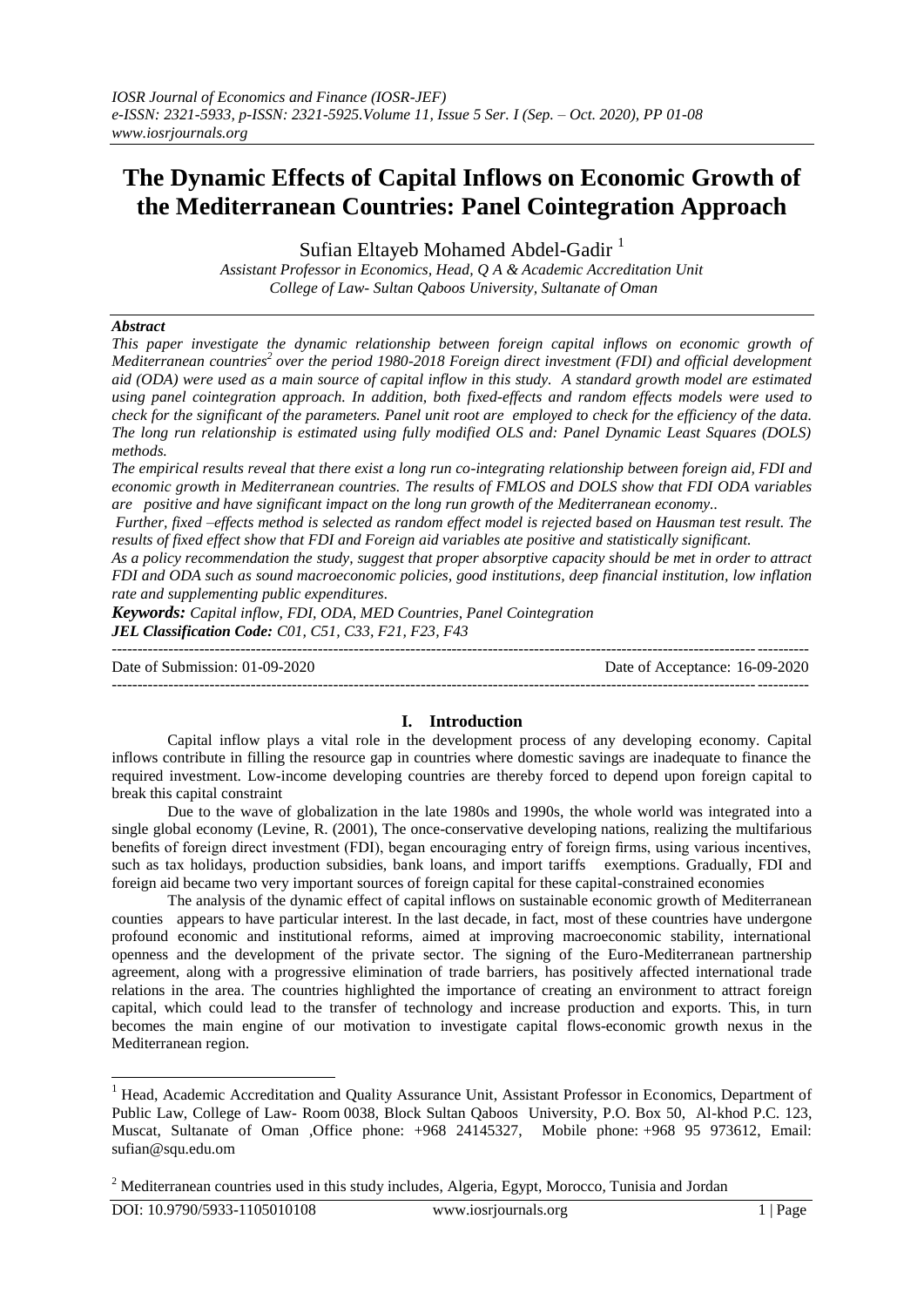The objective of this paper is to analyze the dynamic effect of The relationship between capital inflows and economic growth using panel data for 5 Mediterranean countries. The capital-flows variables employed include ODA and foreign direct investment, net inflows. In addition to the capital-flows variables, the econometric specification used includes as explanatory variables other important determinants of growth rates. The rest of the paper is structured as follows. Section 2 highlight a brief review of the literature. Section 3, devoted to the empirics of capital inflows and growth Section 5, contains the main findings of the study, their analyses and assessments, and the final section offers some concluding remarks in the light of the previous analysis.

## **II. Literature Review**

Vast literature documented the relationship between capital inflow and economic growth over the world. However, through the survey of the literature apper two strands of literature on the role of foreign capital inflows on economic growth. The first strand of the economists and experts believe external capital inflow is necessary and sufficient for economic growth in developing countries (Gupta, 1970). They claim that there exists a positive relationship between capital inflows and economic growth because capital inflow complements domestic resources and supplements domestic savings. Furthermore, foreign inflows assists in closing the foreign exchange gap, provides access to modern technology and managerial skills, and allow for easier access to foreign market (Over, A.M, 1975). Boone (1996), Burnside and Dollar (2000) Hansen and Tarp (2001)

The second proponents believe that external capital inflow exerts significant negative effects on the economic growth of recipient countries. According to this view, foreign capital is fully consumed and substitutes rather than compliments domestic resources. Furthermore, foreign inflows assist to import inappropriate technology, distorts the domestic income distribution, and encourages a bigger, inefficient and corrupt government in developing countries. Easterly et al., (2004), Dalgaard et al. (2004), Rajan and Subramanian (2008)

.Moreover, the literature show also mixed results on the effect of FDI and ODA on economic growth in developing countries. For example, the impact of foreign investment on economic growth of developing economies is a well-documented, albeit controversial, issue. Borensztein et al. [69] argue that FDI flows benefit developing countries with an educated workforce through significant technology spillovers, whereas Blomstrom et al. [1998] find no such evidence. However, they argue that FDI inflow does have a growth eff ect on the relatively richer developing countries. Alfaro and others' [2004] study reveals that FDI inflows benefit developing countries with sufficiently developed financial infrastructure, whereas Balasubramanyam et al. [1996] argue that trade, openness is crucial for reaping benefits from FDI inflow. So, there is mixed evidence of positive impact of FDI on economic growth of developing countries

The effect of foreign aid on economic growth , has drawn great attention for years, but the empirical results are mixed. Easterly [2001] believes that many developing countries has often been with harmful environment that discourages the inflow of foreign direct investment; thus, foreign aid plays crucially important role in contributing to economic growth and development in those developing countries. Hansen and Tarp [2004] find that foreign aid has not only led to an increase in aggregate savings and investment, but has also had a positive impact on economic growth even in countries hampered by an unfavorable policy environment. Moreira [(2005], and Ndambendia [2010)] also empirically prove the positive relationship between foreign aid and economic growth in developing countries while Fambon [2013] shows the case in Cameroon, stating that foreign direct investment (FDI) have positive and significant impacts on economic growth in the short and long terms. Karras (2006) investigates the correlation between foreign aid and growth in per capita GDP using annual data from the 1960 to 1997 for a sample of 71 aid-receiving developing countries. This paper concludes that the effect of foreign aid on economic growth is positive

On the other hand some studies found that that foreign aid have insignificant impact on growth. These studies also reveal that the foreign aid rather than complementing domestic savings is fully consumed and substituted, and bring some undesirable impacts on those countries, which include import inappropriate technology, distorts domestic income distribution, and encourages a bigger, inefficient and corrupt government in developing countries. (Griffin 1970; Griffin and Enos 1970; Weisskof 1972; Boone 1996; and Easterly 2003).

So for foreign aids to have and an effective role for economic development of the recipient country certain condition should be fulfilled. Such as good institutions and governance and proper fiscal and monetary policies. Burnside and Dollar (2000) demonstrate that foreign aid has a positive impact on economic growth in aid-recipient countries with good fiscal, monetary, and trade policies but little effect or no effect in the presence of poor policies. Moreover, Collier and Dollar (2002), by using a different data set, validated the findings of Burnside and Dollar (2000) and concluded that the effect of aid on poverty depends on the quality of policies. Authors argue that to increase growth and reduce poverty, it would be more effective and efficient to direct aid to countries that have good policies

.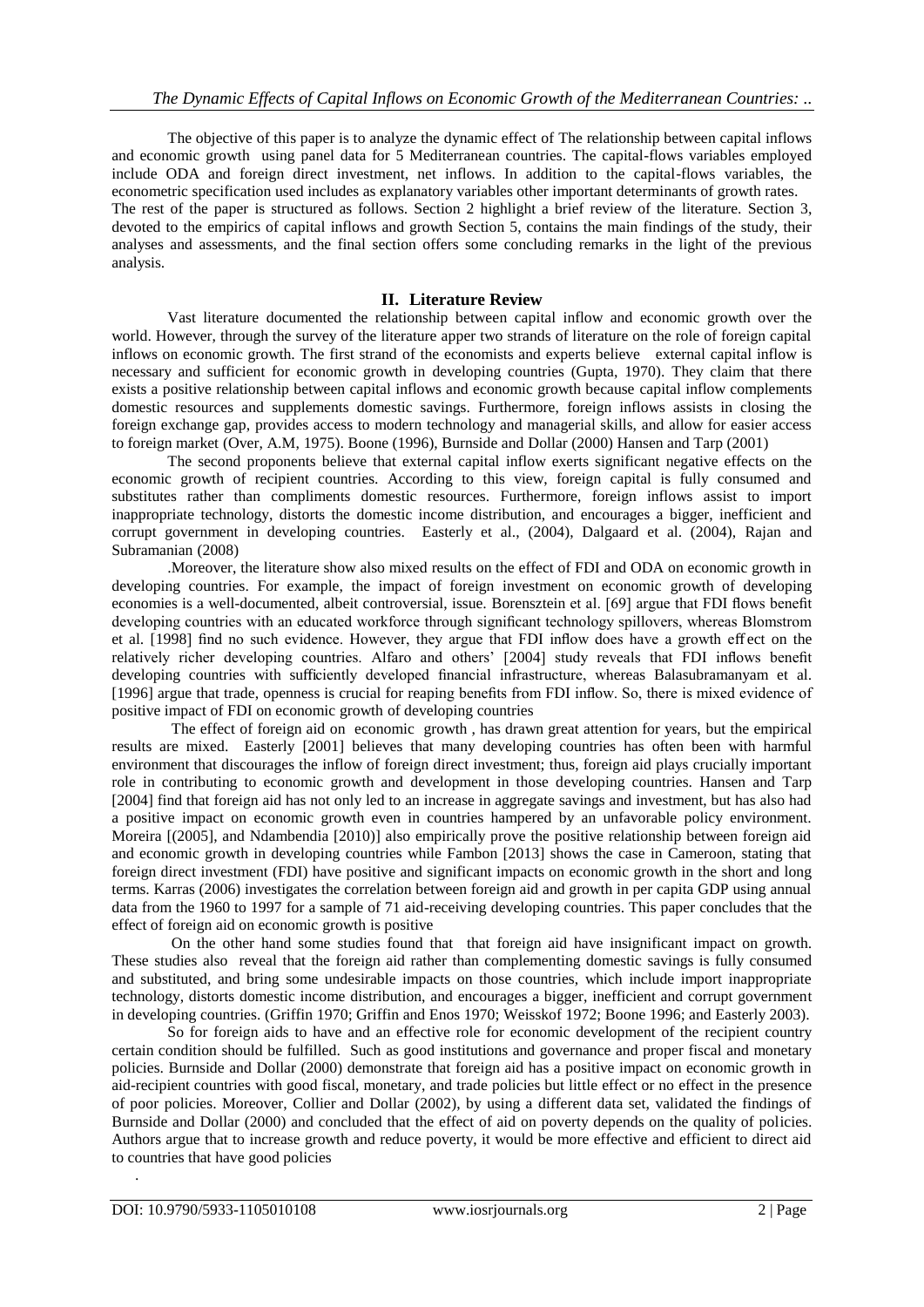## **III. Model, Data Description and Methodology**

#### *3.1 Model and Data Description*

This study focuses mainly on the effects of capital flows on MED countries economic growth. The proposed model will base on model developed by Mankiw, Romer, and Weil (1992), Maxwell J. Fry (1997), and Burnside and Dollar (2000). The model will be constructed to test the effects of Foreign Direct Investment (FDI) and Foreign Aid in a cross country regression framework, utilizing data on capital flows from foreign countries to Major MED countries over the last two decades. However, the estimated model will be in the following functional form:

$$
GDPGR_{it} = f(ODA_{it}, FDI_{it}, Z_{it})
$$

Alternatively, the Regression model will look as fellow:

 $GPGDP_{it} = \beta_{0i} + \beta_1 FDI_{it} + \beta_2 ODA_{it} + \beta_3 Z_{it} + \varepsilon_{it}$ 

Where real Real GDP at constant 2011 national prices (in mil. 2011US\$) denoted as GDPGR<sub>it</sub>, is a dependent variable, Foreign capital inflow which comprised of ODA and FDI are the main explanatory variables and  $Z_{it}$  is the matrix of control variables and  $\varepsilon_{it}$  is a white noise error term. (For more details and definition of variables, see Appendix 1).

## **IV. Empirical Results**

#### 4.1 **Descriptive Analysis**

The descriptive statistics, minimum, maximum, mean, and standard deviation (Std. Dev.) of these variables are recorded below in Table 1.

Over the period 1980–2018, Inflation has a maximum value (53.8) and high standard deviation (7.7)

| <b>Variable</b> | <b>Observations</b> | Mean     | <b>Median</b> | Max.   | Min.       | Std. Dev. |
|-----------------|---------------------|----------|---------------|--------|------------|-----------|
| <b>LNGDPGR</b>  | 189                 | 5.185506 | 5.147185      | 6.0569 | 4.334254   | 0.43635   |
| <b>LNFDI</b>    |                     |          |               | 10.064 |            |           |
|                 | 189                 | 8.549548 | 8.804739      |        | 3.000      | 1.11976   |
| <b>LNODA</b>    | 189                 | 8.900074 | 8.881887      | 9.966  | 7.516403   | 0.41002   |
| <b>INF</b>      | 189                 | 7.31104  | 5.351095      | 53.789 | $-11.1575$ | 7.74275   |
| <b>GOVEX</b>    | 189                 | 17.08573 | 16.78762      | 31.504 | 8.351738   | 3.98329   |

**Table 1**: Summary Statistics for the Model Variables

Table 2 shows the correlation matrix. The correlation indicates a positive correlation between the LNFDI, and LNODA with .NGDPGR.

**Table 2:** Correlation matrix

| <b>Variable</b> | <b>LNGDPGR</b> | <b>LNFDISTOCK</b> | <b>LNODA</b> | <b>INF</b>  | <b>GOVEX</b> |
|-----------------|----------------|-------------------|--------------|-------------|--------------|
| <b>LNGDPGR</b>  | 1.000000       |                   |              |             |              |
| <b>LNFDI</b>    | 0.279276       | .000000           |              |             |              |
| <b>LNODA</b>    | 0.068339       | 0.169561          | 1.000000     |             |              |
| <b>INF</b>      | 0.252081       | $-0.281204$       | $-0.014175$  | 1.000000    |              |
| <b>GOVEX</b>    | $-0.691893$    | $-0.272231$       | $-0.118571$  | $-0.294351$ | 1.000000     |

## **4.2 Panel Unit Root Test**

To determine the order of integration, the study uses four sets of unit root tests; as reported in Table 3. The results which reported in Table 3 show that all the variables except INF are non-stationary at levels. After taking the first difference the variables to perform stationarity all the variables were confirmed to be stationary. It is, therefore, worth concluding that the variable LNGDPGR, LNODA, LNFDI, INF and GOVEX used in this study are integrated of order one I(1). Therefore, the study move to check for co-integration by using three different tests as we shall see later.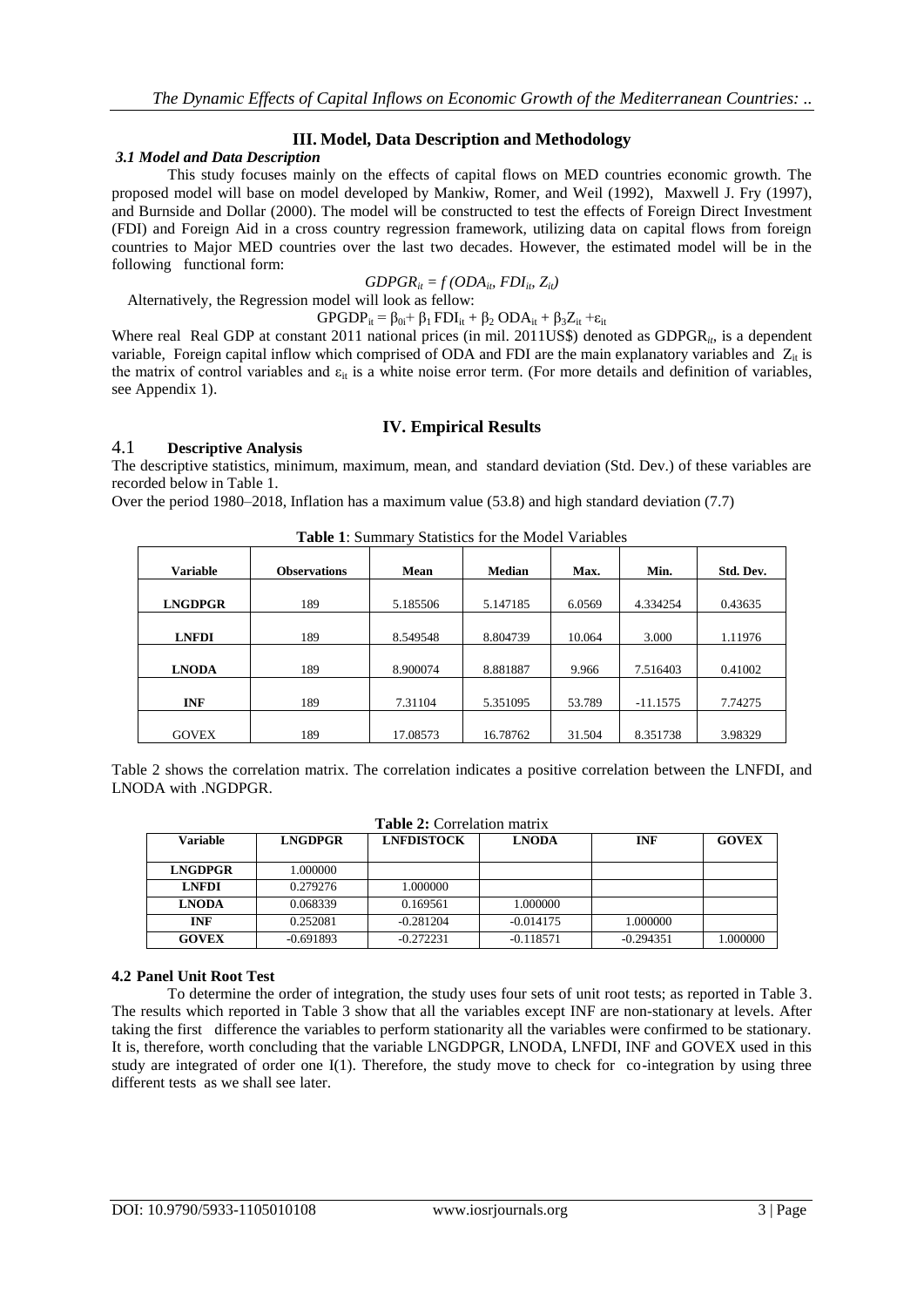|                  |                          |                                   |                     | <b>Table 3: Panel unit root test</b>          |                     |                                          |                     |                                          |
|------------------|--------------------------|-----------------------------------|---------------------|-----------------------------------------------|---------------------|------------------------------------------|---------------------|------------------------------------------|
| <b>Variables</b> |                          | Levin, Lin & Chu t                |                     | Im, Pesaran and Shin<br>W-stat                |                     | <b>ADF</b> - Fisher Chi-<br>square       |                     | <b>PP</b> - Fisher Chi-square            |
|                  | Level<br><i>p</i> -value | First<br>Difference<br>$p$ -value | Level<br>$p$ -value | First<br><b>Difference</b><br><i>p</i> -value | Level<br>$p$ -value | First<br><b>Difference</b><br>$p$ -value | Level<br>$p$ -value | First<br><b>Difference</b><br>$p$ -value |
| LNGDPGR          | 0.2740                   | 0.0000                            | 0.9902              | 0.0000                                        | 0.2187              | 0.0000                                   | 0.8719              | 0.0000                                   |
| <b>LNODA</b>     | 0.1917                   | 0.0000                            | 0.0869              | 0.0000                                        | .1432               | 0.0000                                   | 0.0013              | 0.0000                                   |
| <b>LNFDI</b>     | 0.0979                   | 0.0000                            | 0.6010              | 0.0000                                        | .7964               | 0.0000                                   | 0.3932              | 0.0000                                   |
| INFL.            | 0.0391                   | 0.0000                            | 0.0000              | 0.0000                                        | 0.0001              | 0.0000                                   | 0.0000              | 0.0000                                   |
| <b>GOVEX</b>     | 0.0788                   | 0.0000                            | 0.2309              | 0.0000                                        | 0.2499              | 0.0000                                   | 0.6608              | 0.0000                                   |

Lag order selection criterion is provided in Table 4. With the exception of SC that called for two lags, all the other criteria including AIC, HQ, final prediction error (FPE) and Sequential likelihood ratio (LR) called for three lags. Hence, lag three is considered as optimum lag in our model.

Table 4. VAR Lag Order Selection Criteria

| Lag | LogL        | LR        | <b>FPE</b> | <b>AIC</b> | SC        | HQ        |
|-----|-------------|-----------|------------|------------|-----------|-----------|
| 0   | $-2331.091$ | NA        | 36304.10   | 30.36482   | 30.50287  | 30.42090  |
|     | $-1381.099$ | 1801.284  | 0.300936   | 18.66363   | 19.76797* | 19.11221* |
| 2   | $-1326.341$ | 98.84908  | 0.280283*  | 18.58885*  | 20.65949  | 19.42994* |
| 3   | $-1281.302$ | 77.21030* | 0.297875   | 18.64028   | 21.67723  | 19.87388  |
| 4   | -1244.985   | 58.95589  | 0.357615   | 18.80500   | 22.80825  | 20.43111  |

\* indicates lag order selected by the criterion

LR: sequential modified LR test statistic (each test at 5% level)

FPE: Final prediction error

AIC: Akaike information criterion

SC: Schwarz information criterion

HQ: Hannan-Quinn information criterion

## **4.3 Panel Cointegration Test**

After determining the order of integration, the next step is to check the possibility of long-run relationship between variables. So, Kao (1999), Pedroni (1999) and Johansen cointegration tests are applied to check for cointegration. The null hypothesis for all three tests is that there is no cointegration in the series, and the alternative hypothesis is that there is cointegration in the series. The results of the panel cointegration tests are presented in Table 5, 6 and 7.

The result of Kao (1999) as presented in Table 5 showed that the p-values is less than 5% therefore we can reject the null hypothesis of no cointegration, and accept the alternative hypothesis of cointegration

**Table 5:** Results of Kao's Residual Cointegration Test

| ADF                               | t-Statistic<br>$-3.575893$ | Prob.<br>0.0002 |
|-----------------------------------|----------------------------|-----------------|
| Residual variance<br>HAC variance | 0.008319<br>0.008114       |                 |

The results of Pedroni (1999) test are reported in Table 6. Since the majority the coefficients are statistically significant at 5% level percent, we can reject the null hypothesis of no Cointegration, and accept the alternative hypothesis of cointegration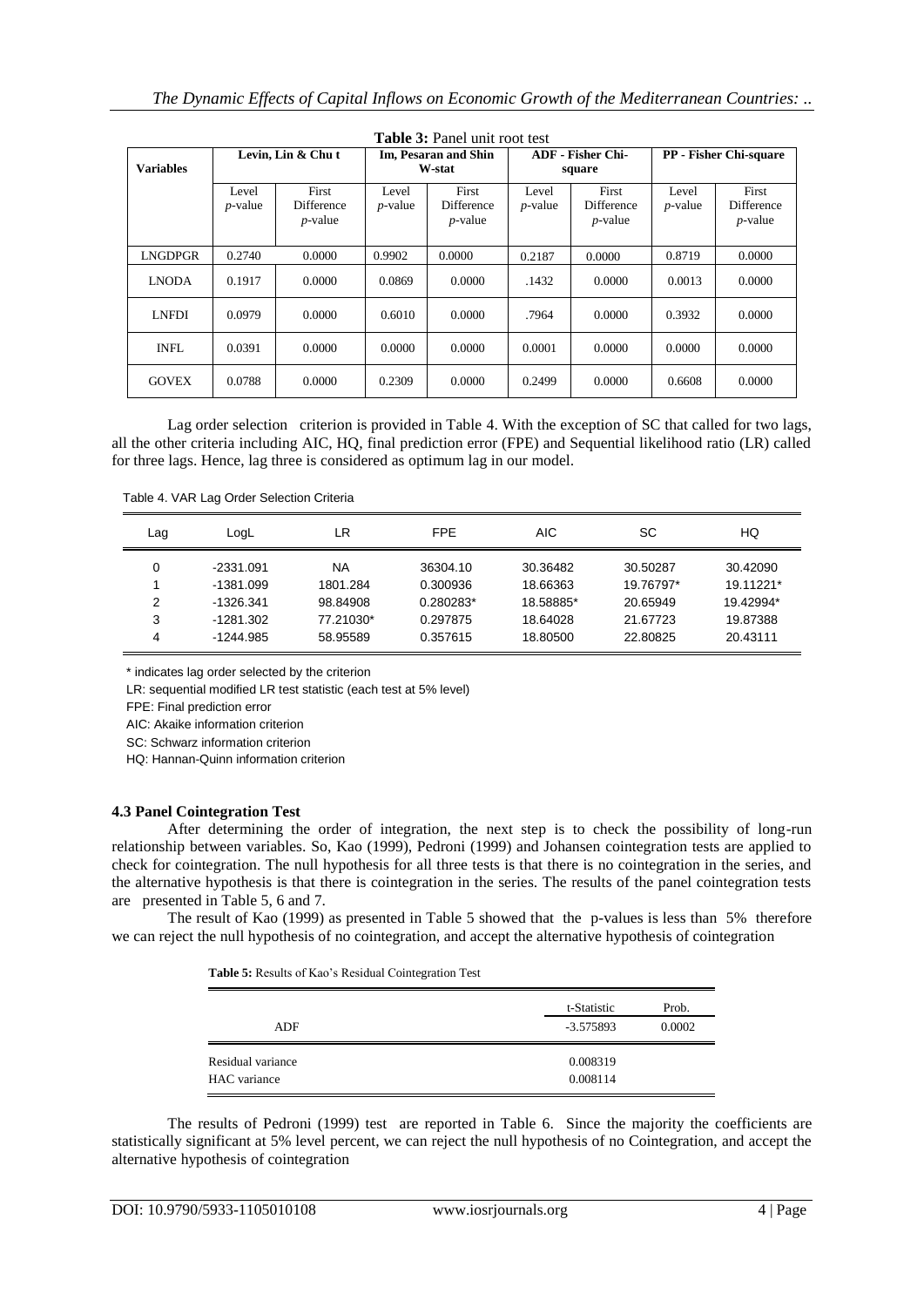|                                                           |                          | No deterministic trend                  | <b>Lable 0.</b> Results 0/1 early S Resultan Comiegration Test | Deterministic intercept and             |                        | No deterministic intercept     |
|-----------------------------------------------------------|--------------------------|-----------------------------------------|----------------------------------------------------------------|-----------------------------------------|------------------------|--------------------------------|
|                                                           |                          |                                         |                                                                | trend                                   |                        | or trend                       |
| <b>Alternative</b><br>hypothesis:<br>common AR coefs.     |                          |                                         | (within-dimension)                                             |                                         |                        |                                |
| <b>Test Method</b>                                        | Statistic<br>(Prob.)     | Weighted<br><b>Statistic</b><br>(Prob.) | Statistic<br>(Prob.)                                           | Weighted<br><b>Statistic</b><br>(Prob.) | Statistic<br>(Prob.)   | Weighted<br>Statistic<br>(Prob |
| <b>Panel v-Statistic</b>                                  | 1.814828<br>(0.0348)     | $-0.695928$<br>(0.7568)                 | 2.458032<br>(0.0070)                                           | 4.813385<br>(0.0000)                    | $-0.23789$<br>(0.5940) | $-1.74638$<br>(0.9596)         |
| <b>Panel rho-Statistic</b>                                | $-2.646054$<br>(0.0041)  | $-0.520240$<br>(0.3014(                 | $-3.006084$<br>(0.0013)                                        | $-1.975826$<br>(0.0241)                 | $-1.88013$<br>(0.0300) | $-0.01667$<br>(0.4934)         |
| <b>Panel PP-Statistic</b>                                 | $-8.976346$<br>(0.0000)  | $-4.272094$<br>(0.0000)                 | $-14.25036$<br>(0.0000)                                        | $-9.684587$<br>(0.0000)                 | $-5.68713$<br>(0.0000) | $-1.79314$<br>(0.0365)         |
| <b>Panel ADF-Statistic</b>                                | 0.298424<br>(0.6173)     | $-0.383411$<br>(0.3507)                 | 1.196596<br>(0.8843)                                           | 2.811043<br>(0.9975)                    | $-5.66623$<br>(0.0000) | $-1.85080$<br>(0.0321)         |
| <b>Alternative</b><br>hypothesis:<br>individual AR coefs. |                          |                                         | (between-dimension)                                            |                                         |                        |                                |
| <b>Group rho-Statistic</b>                                | $-0.632649$<br>(0.2635)  |                                         | $-0.159772$<br>(0.4365)                                        |                                         | $-0.72139$<br>(0.2353) |                                |
| <b>Group PP-Statistic</b>                                 | $-6.027359$<br>(0.0000() |                                         | $-6.987473$<br>(0.0000)                                        |                                         | $-5.16897$<br>(0.0000) |                                |
| <b>Group ADF-Statistic</b>                                | 0.145909<br>(0.5580)     |                                         | 1.834623<br>(0.9667)                                           |                                         | $-5.98079$<br>(0.0000) |                                |

**Table 6:** *Results of Pedroni's Residual Cointegration Test*

Table 7 below show the results of Johansen cointegration test. The trace test indicates four cointegrating equations while max-eigen test have three cointegrating equations at the 0.05 level T**able 7:** *Johansen Cointegration Test*

| Hypothesized<br>No. of $CE(s)$ | Fisher Stat.*<br>(from trace test) | Prob.  | Fisher Stat.*<br>(from max-eigen test) | Prob.  |
|--------------------------------|------------------------------------|--------|----------------------------------------|--------|
| <b>None</b>                    | 93.25                              | 0.0000 | 44.68                                  | 0.0000 |
| At most 1                      | 53.31                              | 0.0000 | 20.89                                  | 0.0219 |
| At most 2                      | 35.10                              | 0.0001 | 18.37                                  | 0.0491 |
| At most 3                      | 20.59                              | 0.0241 | 13.10                                  | 0.2180 |
| At most 4                      | 12.55                              | 0.2498 | 11.48                                  | 0.3214 |
| At most 5                      | 7.453                              | 0.6821 | 5.788                                  | 0.8327 |
| At most 6                      | 13.12                              | 0.2171 | 13.12                                  | 0.2171 |

To conclude the results of all test of Pedroni's, Johansen's test and Kao's test agree. Thus, it can be concluded that the all variables have robust long-run association in GCC countries.

## **4.5. FMOLS and DOLS results**

Based on the results of cointegration obtained from the three tests above and the confirmation of the long-run association between variables we can proceed further to estimate the magnitude of the long run relationship between the variables by applying panel Fully Modified Ordinary Least Squares (FMOLS) and panel Dynamic Ordinary Least Squares (DOLS) estimators. Table 8 and 9.

|  |  | <b>Table 8: Results Panel Fully Modified Least Squares (FMOLS)</b> |
|--|--|--------------------------------------------------------------------|
|--|--|--------------------------------------------------------------------|

*Dependent Variable: LNGDPGR* Variable Coefficient Std. Error t-Statistic Prob. LNFDI 0.176677 0.048397 3.650587 0.0003 LNODA 0.459406 0.060949 7.537516 0.0000 INF 0.029012 0.007330 3.957724 0.0001 GOVEX -0.036532 0.013113 -2.785907 0.0059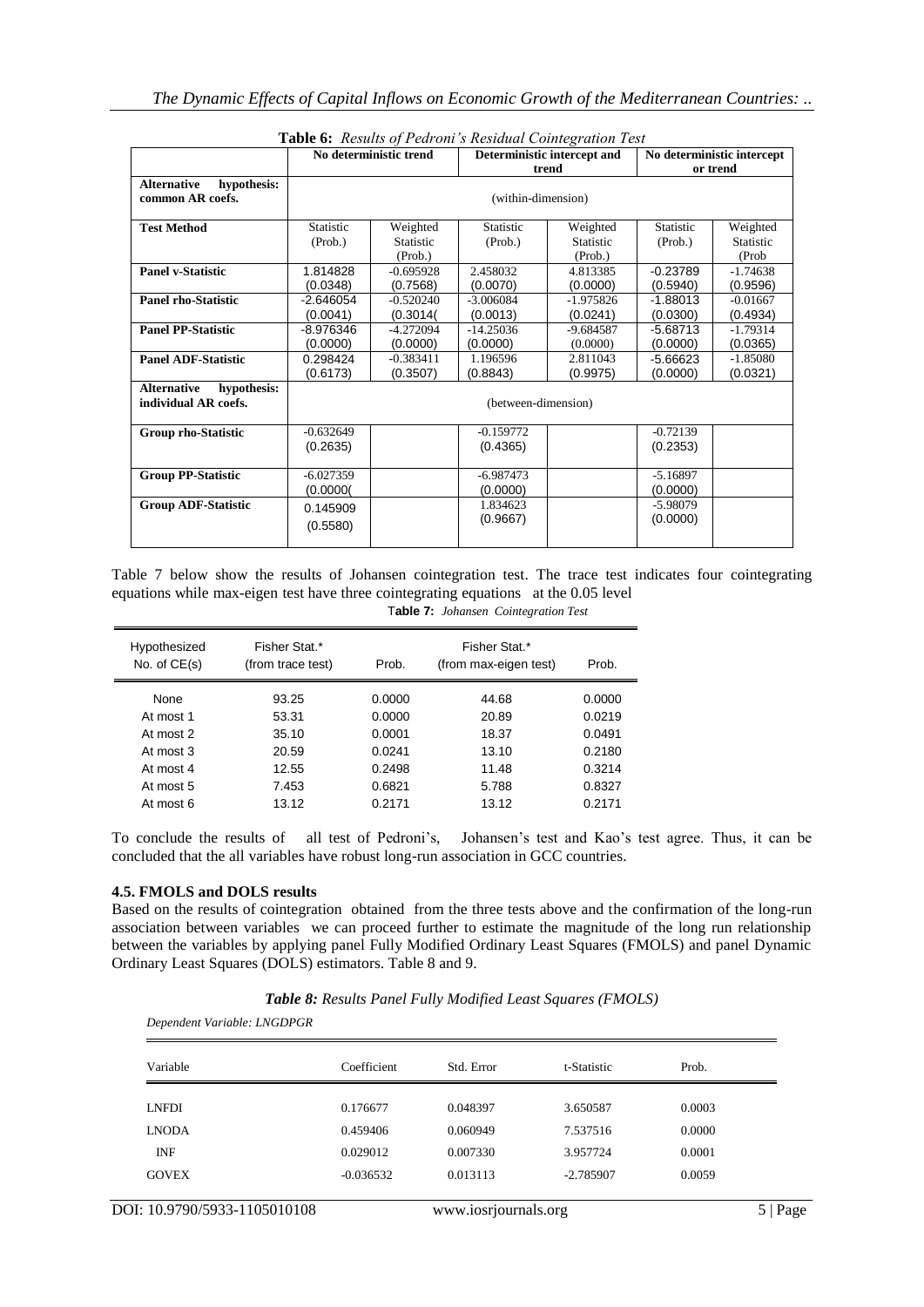| R-squared          | 0.843509 | Mean dependent var | 5.189591 |
|--------------------|----------|--------------------|----------|
| Adjusted R-squared | 0.628742 | S.D. dependent var | 0.425124 |
| S.E. of regression | 0.396816 | Sum squared resid  | 27.39854 |
| Durbin-Watson stat | 0.438186 | Long-run variance  | 0.432049 |

#### **Table 9:** Results of Panel Dynamic Least Squares (DOLS)

Variable Coefficient Std. Error t-Statistic Prob. LNFDI 0.193432 0.053997 3.582277 0.0005 LNODA 0.409535 0.068815 5.951233 0.0000 INF 0.044254 0.008925 4.958585 0.0000 GOVEX -0.021941 0.014076 -1.558788 0.1217 R-squared 0.726553 Mean dependent var 5.185506 Adjusted R-squared 0.575141 S.D. dependent var 0.436345 S.E. of regression 0.284415 Sum squared resid 9.787931 Long-run variance 0.162952

The results of both FMOLS and DOLS are reported in Table 8 and 9. The results of both method show that FDI and ODA have positive and long run significant effect on growth of MED countries. With regard to policy, variable mixed results were obtained. General government final consumption expenditure as percent of GDP) is found to have negative and significant impact on the long run growth of the economy. Inflations as an indicator for economic stability is found to have positive and significant impact on the long run growth of the economy

#### **4.6 Fixed Effect VS Random Effects Model**

*Dependent Variable: LNGDPGR*

In the following section we employ the panel fixed effect or random effect model. The choice of the method is based on the result of **Hausman test** where the null hypothesis is that the random effect model is more appropriate vs. the alternative hypothesis the fixed effect model is more appropriate.

After conducing Hausman test the result of test show that the p-value < 0.05 then Ho is rejected, as a result we select the fixed effect model (FEM).

| <b>Test Summary</b>  | Chi-Sq. Statistic | Chi-Sq. d.f. | Prob.  |
|----------------------|-------------------|--------------|--------|
| Cross-section random | 484.499994        | 4            | 0.0000 |

#### *Table 10. Hausman Test Result*

Since the results of Hausman test came in favor of fixed effect model, we run regression for panel fixed effect and the results are given in Table 11. The results show significant and positive effect of FDI and ODA variables on economic growth of Mediterrean countries. For policy variables, inflation is significant but with positive sign and this represent an ambiguous result. Government spending variable came with the correct expected negative and significant value.

| Dependent Variable: LNGDPGR |             |            |             |       |
|-----------------------------|-------------|------------|-------------|-------|
| Variable                    | Coefficient | Std. Error | t-Statistic | Prob. |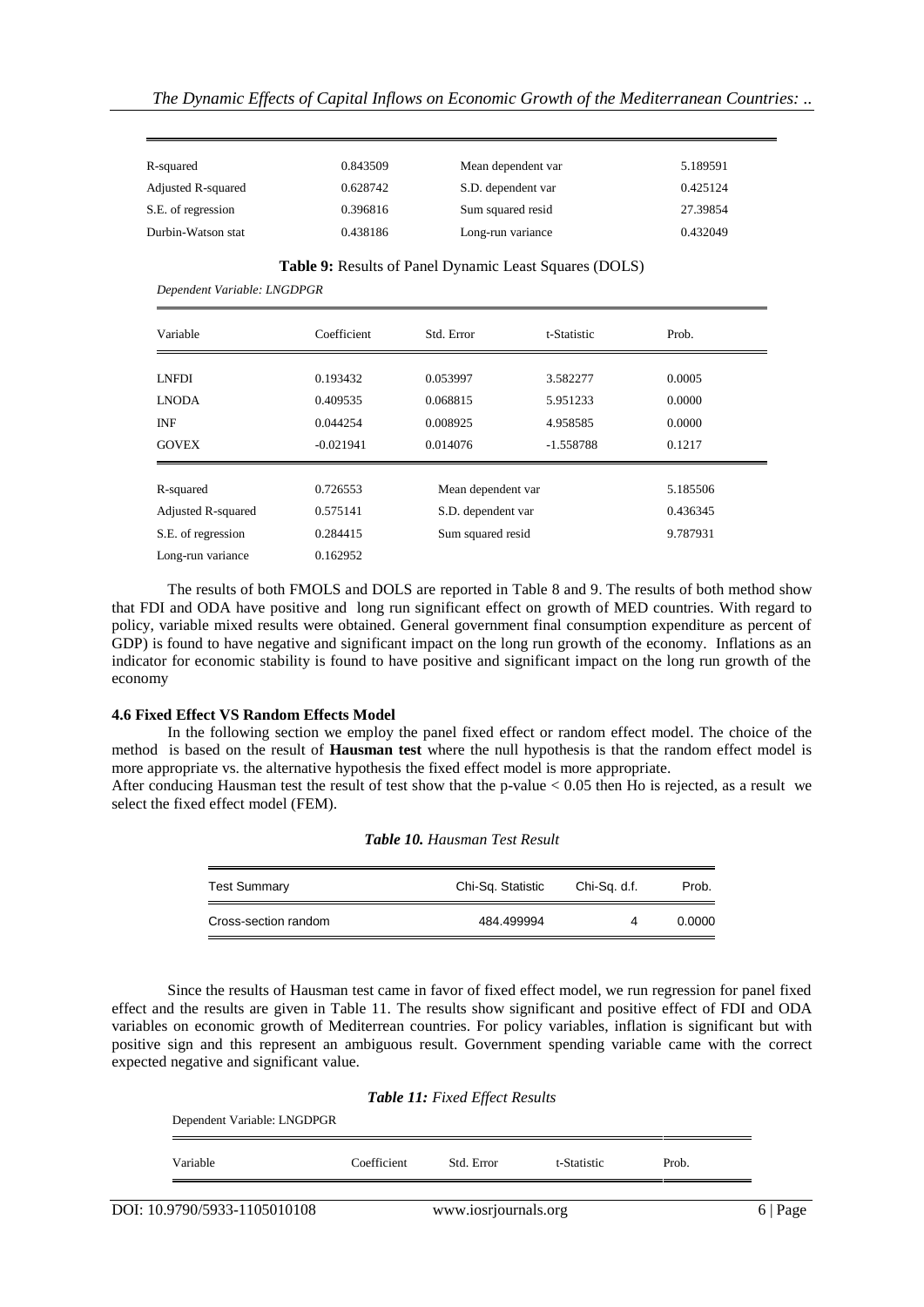| <b>LNFDI</b>       | 0.139674    | 0.028134           | 4.964564    | 0.0000   |
|--------------------|-------------|--------------------|-------------|----------|
| <b>LNODA</b>       | 0.509221    | 0.035708           | 14.26076    | 0.0000   |
| <b>INF</b>         | 0.015622    | 0.004150           | 3.764499    | 0.0002   |
| <b>GOVEX</b>       | $-0.038930$ | 0.007605           | $-5.119263$ | 0.0000   |
| R-squared          | 0.669818    | Mean dependent var |             | 5.185506 |
| Adjusted R-squared | 0.456356    | S.D. dependent var |             | 0.436345 |

#### **V. Conclusion and Policy Implications**

The paper is concerned with the growth impact of foreign capital inflow in mediterrean countries By employing a panel data methodology for the period of 1980–2018 the study investigates whether the FDI and foreign aid have a positive effect on receiving Mediterranean countries. For initial check of the series, the study employ four panel unit root test and the results show that all series are integrated of order one after the first difference.

Panel cointegration methodology is usd to test for the existence of a long relationship between the variable. Three tests, Kao (1999), Pedroni (1999) and Johansen cointegration tests are applied to check for cointegration. The results of the three tests reveal that there exist a long run co-integrating relationship between foreign aid, FDI and economic growth in Mediterranean countries. To test the magnitude of the long relationship among variables fully modified least square (FMLS) and dynamic ordinary least square (DOLS) were used. The results show that FDI and Foreign aid variables are positive and have significant impact on the long run growth of the economy..

Further, fixed –effects method is selected as random effect model is rejected based on Hausman test result. The results of fixed effect show that FDI and Foreign aid variables ate positive and statistically significant.

With regard to policy, variable mixed results were obtained. General government final consumption expenditure as percent of GDP) is found to have negative and significant impact on the long run growth of the economy. Inflations as an indicator for economic stability is found to have positive and significant impact on the long run growth of the Mediterranean economy

As a policy recommendation the study suggest that proper absorptive capacity should be met in order to attract FDI and ODA such as sound macroeconomic policies, good institutions, deep financial institution, low inflation rate , and supplementing public expenditures.

#### **References**

- [1]. Addison, T., Mavrotas, G. and M. McGillivray (2005), "Aid to Africa: an unfinished agenda, "Journal of International Development, vol.17, p.989-1001.
- [2]. Boone, P. (1996) "Politics and the effectiveness of foreign aid", European Economic Review 40(1996): 289-329.
- [3]. Burnside, A. C., and Dollar, D. 2000. Aid, policies and growth, The American Economic Review, 90(4): 847-868.
- [4]. Burnside, C. and Dollar, D. (2004) "Aid, Policies, and Growth: Revisiting the Evidence", World Bank Policy Research Working Paper 3251, March 2004.
- [5]. Collier, P., and Dollar, D. 2002. Aid allocation and poverty reduction, European Economic Review, 46: 475-1500, Elsevier.
- [6]. Dalgaard, J. C.; Hansen, H. and Tarp, F. (2004) "On the empirics of foreign aid and growth". The Economic Journal, 114(June): F191–F216.
- [7]. Easterly, W. (2003). Can Foreign Aid Buy Growth? Journal of Economic Perspective, 17(3), 23-48.
- [8]. Easterly, W.; Levine, R. and Roodman, D. (2004) "Aid, Policies, and Growth: Comment", American Economic Review, 94(3): 774- 780.
- [9]. E. Borensztein, J. De Gregorio, and J. Lee, (1998), "How does foreign investment aff ect growth?" Journal of International Economics, vol. 45, pp. 115–135.
- [10]. E.(eds.)," Convergence of Productivity: Cross-national Studies and Historical Evidence, Oxford University Press.
- [11]. Fambon, S. (2013). Foreign capital inflow and economic growth in Cameroon. WIDER Working Paper No. 2013/124.
- [12]. Griffin, K.B. and Enos, J.L. (1970), "Foreign Assistance; Objectives and Consequences", Economic Development and Cultural Change, Vol. 18, No. 3, pp. 313-327.
- [13]. Griffin, K., and Enos, J. (1970). Foreign assistance: Objectives and consequences, Economic Development and Cultural Change, 18(3): 313-327.
- [14]. Gupta, K.L. (1970), "Foreign Capital and Domestic Savings: A Test of Haavelmo's Hypothesis with Cross Country Data: Review of Economics and Statistics, Vol. 52, No. 2, pp. 214-216.
- [15]. Griffin, K. 1970. Foreign capital, domestic savings and economic development, Oxford Bulletin of Economics and Statistics, 32(2): 99-112
- [16]. Hansen, H. and Tarp, F. (2001) "Aid and growth regressions", Journal of Development Economics, 64(2): 547–570.
- [17]. Kao, C. 91999). Spurious regression and residual based tests for cointegration in panel data, Journal of Econometrics, 90(1): 1-44.
- [18]. Karras, G. (2006). Foreign Aid and Long-Run Economic Growth: Empirical Evidence for a Panel of Developing Countries. Journal of International Development, Vol. 18(1), p. 15-28.
- [19]. L. Alfaro, A. Chanda, S. Kalemli-Ozcan, and S. Sayek (2004),, "FDI and economic growth: The role of local financial markets," Journal of International Economics, Elsevier, vol. 64, no. 1, pp. 89–112.